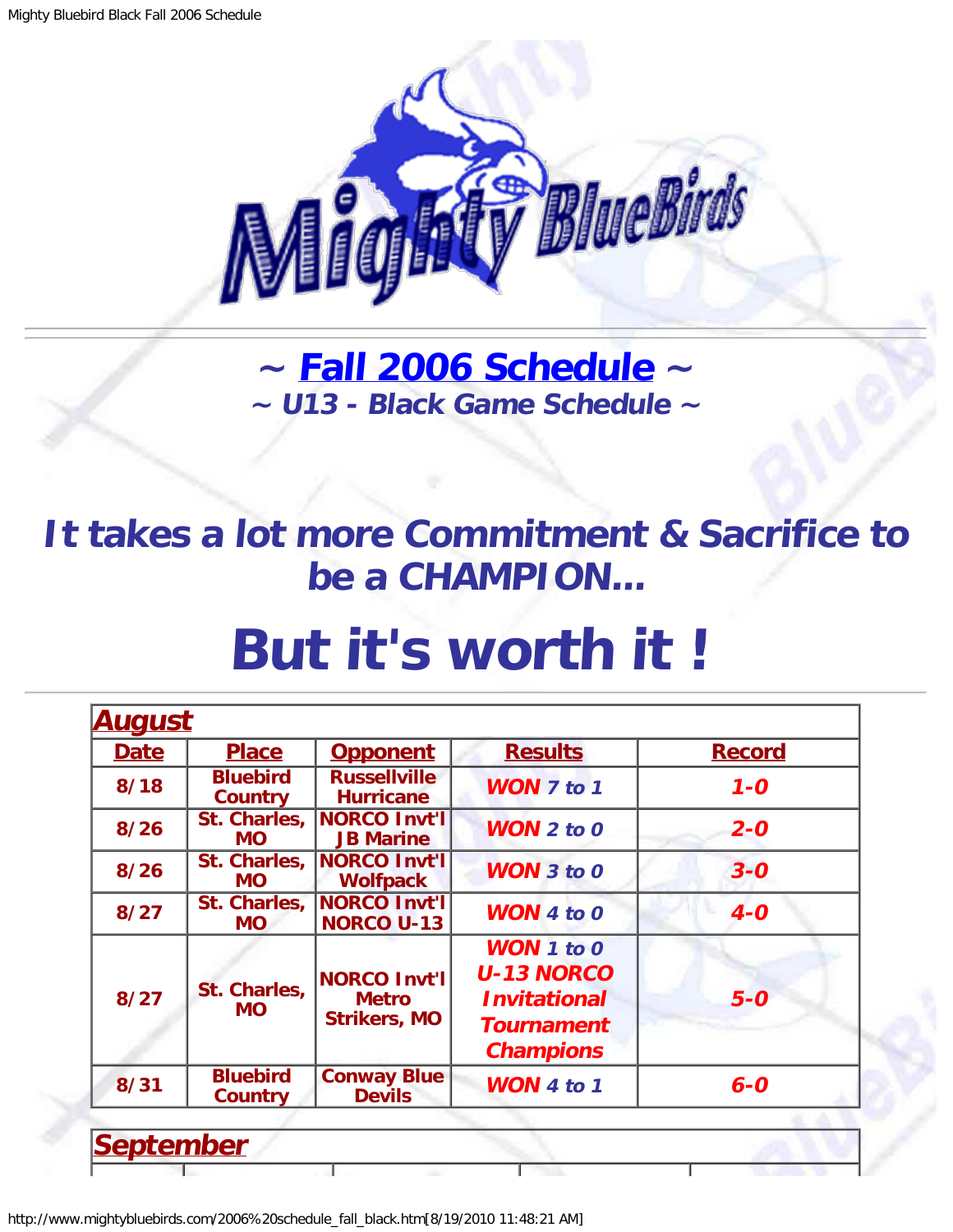| <b>Date</b> | <b>Place</b>                      | <b>Opponent</b>                                                 | <b>Results</b>        | <b>Record</b> |
|-------------|-----------------------------------|-----------------------------------------------------------------|-----------------------|---------------|
| 9/7         | <b>Bluebird</b><br><b>Country</b> | <b>Searcy U14 Girls</b>                                         | <b>WON</b> $7$ to $0$ | $7 - 0$       |
| 9/9         | <b>Burns Park</b>                 | <b>LRFC '94</b><br><b>State Cup</b><br><b>Qualifying Game 1</b> | Lost 3 to 0           | $7 - 1$       |
| 9/14        | <b>Bluebird</b><br><b>Country</b> | <b>ASC U13 Girls</b>                                            | <b>WON 7 to 1</b>     | $8 - 1$       |
| 9/26        | <b>Bluebird</b><br><b>Country</b> | <b>LRFC '94 Boys</b>                                            | <b>WON</b> 4 to $0$   | $9 - 1$       |
| 9/28        | <b>Bluebird</b><br><b>Country</b> | <b>ASC U12 Boys</b>                                             | WON $9$ to $2$        | $10 - 1$      |

| <b>October</b> |                                        |                                                                                     |                       |               |
|----------------|----------------------------------------|-------------------------------------------------------------------------------------|-----------------------|---------------|
| <b>Date</b>    | <b>Place</b>                           | <b>Opponent</b>                                                                     | <b>Results</b>        | <b>Record</b> |
| 10/1           | <b>First State Parkl</b><br>Conway, AR | Ingram '94<br><b>State Qualifying</b><br>Game 2                                     | <b>WON</b> $7$ to $0$ | $11 - 1$      |
| 10/7           | <b>Burns Park</b>                      | <b>Capitol City Cup</b><br>Fury '94 White                                           | <b>WON</b> $7$ to $0$ | $12 - 1$      |
| 10/7           | <b>Burns Park</b>                      | <b>Capitol City Cup</b><br><b>Cabot Sirens</b>                                      | <b>WON</b> 15 to 0    | $13 - 1$      |
| 10/8           | <b>Burns Park</b>                      | <b>Capitol City Cup</b><br><b>Blue Valley SC Stars</b><br><b>Ratpack</b>            | Lost 5 to 1           | $13 - 2$      |
| 10/28          | <b>Nashville, TN</b>                   | <b>Murfreesboro</b><br><b>Invitational</b><br><b>Brentwood Power</b>                | <b>WON</b> 4 to $0$   | $14 - 2$      |
| 10/28          | <b>Nashville, TN</b>                   | <b>Murfreesboro</b><br><b>Invitational</b><br><b>TNFC '94 KY</b>                    | WON 1 to $2$          | $15 - 2$      |
| 10/29          | <b>Nashville, TN</b>                   | <b>Murfreesboro</b><br><b>Invitational</b><br><b>Athletico '94 KY</b>               | <b>WON</b> $5$ to $0$ | $16 - 2$      |
| 10/29          | <b>Nashville, TN</b>                   | <b>Murfreesboro</b><br><b>Invitational</b><br><b>Revolution Xtreme</b><br><b>TN</b> | <b>WON 7 to 0</b>     | $17 - 2$      |

| <b>November</b> |              |                 |                |               |  |  |
|-----------------|--------------|-----------------|----------------|---------------|--|--|
| <b>Date</b>     | <b>Place</b> | <b>Opponent</b> | <b>Results</b> | <b>Record</b> |  |  |

**[Return to the top](#page-0-1)**